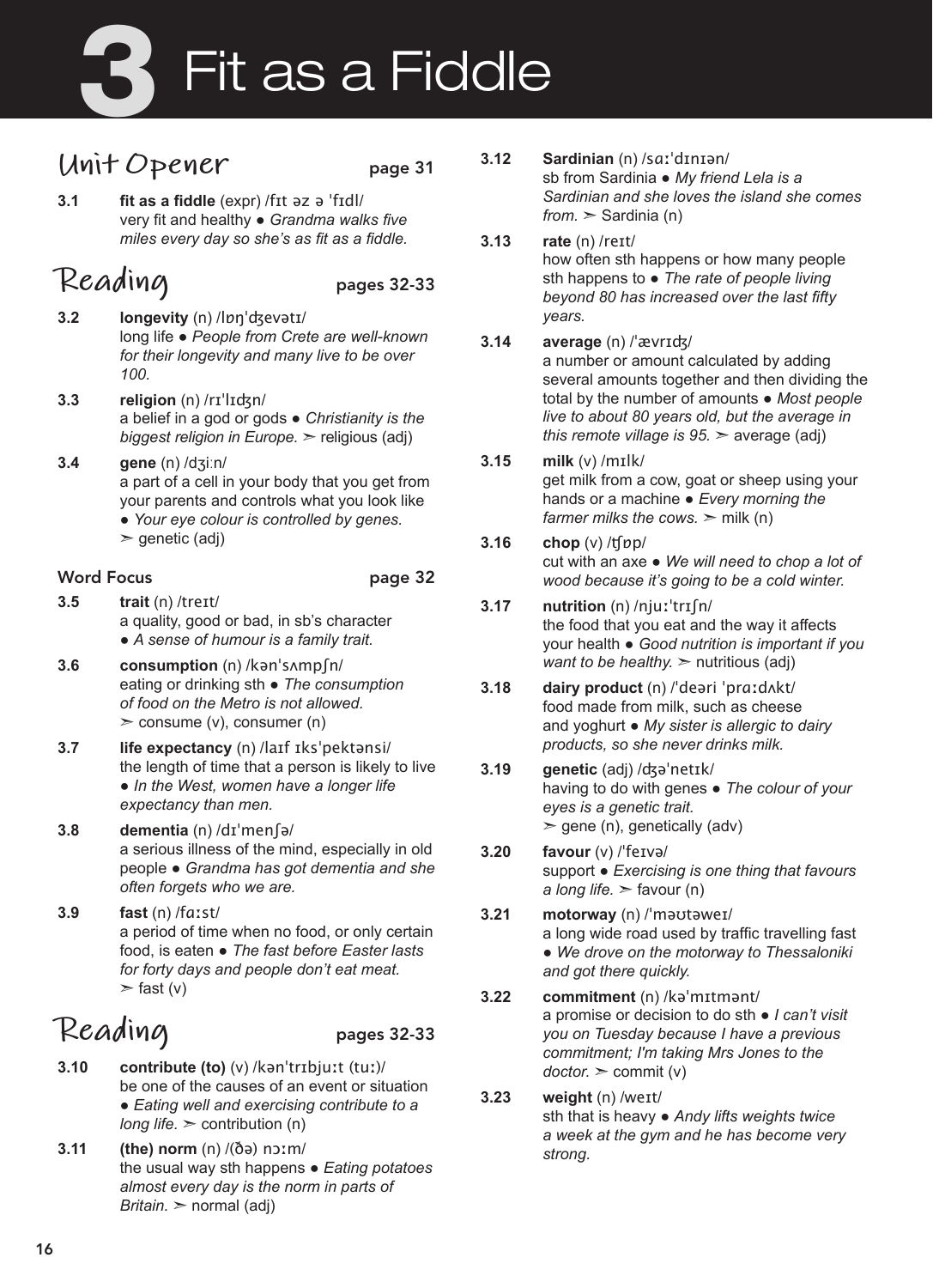- **3.24 forbid** (v) /fəˈbɪd/ tell sb that they are not allowed to do sth, or that sth is not allowed ● *The doctor has forbidden him to eat junk food.*
- **3.25 discourage** (v) /dɪsˈkʌrɪdʒ/ make sb not want to do sth ● *Her friend discouraged her from leaving her job.*   $\geq$  discouraging (adj) ✎ Opp: encourage
- **3.26 caffeinated** (adj) /ˈkæfɪneɪtɪd/ with caffeine (a substance that makes you feel more active) ● *I can't drink caffeinated drinks like coffee because they make my hands*   $shake.$   $\ge$  caffeine (n) ✎ Opp: decaffeinated
- **3.27 spice** (n) /spaɪs/ a powder from a plant that you put in food to make it taste better ● *My mum uses a lot of spices in her cooking.* ➣ spicy (adj)
- **3.28 nut** (n) /nʌt/ a dry brown fruit in a hard shell that grows on a tree ● *Cashews and almonds are her favourite nuts.*
- **3.29 whole wheat** (adj) /həʊl wiːt/ Whole wheat flour is made from all of the wheat grain, including the outer layer. ● *I think whole wheat bread is nicer than white bread.*
- **3.30 soy** (n) /sɔɪ/ a kind of bean ● *Dina doesn't eat any animal products, so she drinks soy milk instead of cow's milk.*  ✎ soy = American English;
	- soya = British English
- **3.31 lower** (v) /ˈləʊə(r)/ make sth less or smaller ● *Exercise can help lower your blood pressure.*  $\geq$  low (adj) ✎ Opp: raise
- **3.32 get together** (phr v) /ˈget təgeðə/ meet ● *Our whole family often gets together at the weekend to have lunch*.  $\ge$  get-together (n)
- **3.33 socialise** (v) /ˈsəʊʃəlaɪz/ spend time enjoying yourself with other people ● *George usually socialises with his friends at the local café.* ➣ sociable, social (adj)
- **3.34 relieve** (v) /rɪˈliːv/ reduce sb's pain or unpleasant feeling ● *I went for a run before the exam to relieve my stress.*   $\triangleright$  relief (n)
- **3.35 reveal** (v) /rɪˈviːl/ make known sth that was secret or unknown ● *The scientist revealed the results of his experiments to the public.*  $\geq$  revelation (n)
- **3.36 predictable** (adj) /prɪˈdɪktəbl/ happening or behaving as expected ● *She is so predictable! She always phones me on Saturday morning.* ➣ predict (v), prediction (n) ✎ Opp: unpredictable
- **3.37 in moderation** (expr) /ɪn mɒdəˈreɪʃn/ If you do sth in moderation, you do not do it too much. ● *Drinking coffee in moderation won't do you any harm.*
- **3.38 network** (n) /ˈnetwɜːk/ a group of people who know each other and socialise ● *Kelly has a large network of friends on Facebook.*
- **3.39 (be) worth** (expr) /(biː) wɜːθ/ be enjoyable or useful to have ● *Life is worth living when you are healthy and happy.*
- **3.40 nod** (v) /nɒd/ move your head up and down as a way of saying 'yes' or 'hello' ● *When I asked her if she was happy, she nodded.*
- **3.41 party** (v) /ˈpɑːti/ go to parties ● *Fred parties hard every Saturday and then sleeps most of Sunday.*
- **3.42 afflict** (v) /əˈflɪkt/ affect badly ● *Grandma is afflicted by arthritis so she finds it hard to walk.* ➣ affliction (n)
- **3.43 observe** (v) /əbˈzɜːv/ do things and obey laws that are part of a religion or custom ● *Harry had to observe a strict diet for six months in order to lose weight.*
- **3.44 nap** (v) /næp/ sleep for a short time during the day ● *My dad always naps after lunch.* ➣ nap (n)
- **3.45 ingredient** (n) /ɪnˈgriːdɪənt/ a quality you need to achieve sth ● *The main ingredient of a good relationship is trust.*
- **3.46 herb** (n) /hɜːb/ a plant used in cooking to add flavour ● *The chef's favourite herb is oregano and he uses it in many dishes.*  $>$  herbal (adj)
- **3.47 blood pressure** (n) /blʌd ˈpreʃə/ force with which blood flows around your body ● *High blood pressure is dangerous but a healthy diet and exercise can reduce it.*
- **3.48 affect** (v) /əˈfekt/ make sth change in a particular way ● *The decisions you make now will affect your future.*

### **Vocabulary** page 34

- **3.49 ward** (n) /wɔːd/ a room in a hospital for patients ● *Larry is in Ward 3, which is on the third floor of the hospital.*
- **3.50 surgeon** (n) /ˈsɜːʤn/ a doctor who performs operations ● *The surgeon who replaced Grandma's hip did an excellent job.* ➣ surgery (n)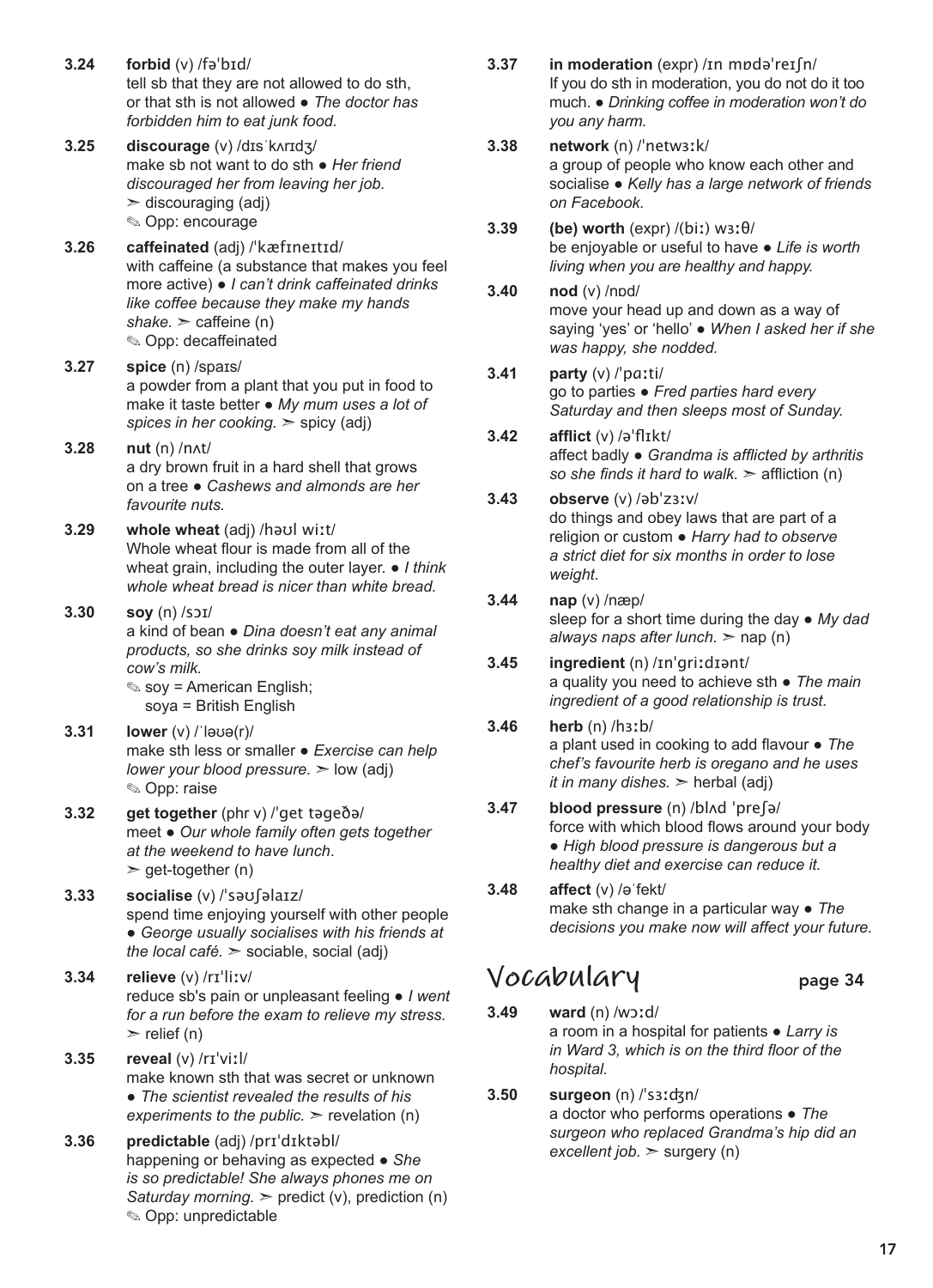- **3.51 meditation** (n) /medɪˈteɪʃən/ emptying your mind of thoughts and feelings in order to relax completely ● *Doug does some meditation every night before he goes to sleep.*   $\triangleright$  meditate (v)
- **3.52 additive** (n) /ˈædɪtɪv/ a chemical added to food to make it taste better or keep it fresh ● *Many food additives are bad for your health.* > add (v)
- **3.53 mineral** (n) /ˈmɪnərəl/ a natural substance found in food which your body needs to stay healthy ● *I drink bottled water because it has minerals in it which are good for you.*
- **3.54 optician** (n) /ɒpˈtɪʃn/ sb who tests your eyesight ● *He had an eye test at the optician's yesterday and was told he needs reading glasses.*
- **3.55 dietician** (n) /daɪəˈtɪʃn/ sb who gives you advice about what to eat ● *Janet cannot lose weight, so she has decided to see a dietician for advice.* ► diet (v, n)
- **3.56 vaccination** (n) /væksɪˈneɪʃn/ sth given to you to prevent you from getting a disease ● *You will need some vaccinations before you go to Africa so that you don't get ill.*   $\triangleright$  vaccinate (v)
- **3.57 operation** (n) /ɒpəˈreɪʃn/ the process of cutting into sb's body to repair it or remove a part that is damaged ● *Steve had a heart operation and he stayed in hospital for two weeks.*  $\geq$  operate (v)
- **3.58 injection** (n) /ɪnˈʤekʃn/ putting a drug into sb's body using a needle ● *When Harry was bitten by a dog he had to have a tetanus injection.*  $\geq$  inject (v)
- **3.59 prescription** (n) /prɪˈskrɪpʃn/ a piece of paper which a doctor writes saying what medicine sb needs so that they can get it from a pharmacist ● *Sally has pneumonia so the doctor gave her a prescription for some antibiotics.*  $>$  prescribe (v)
- **3.60 treadmill** (n) /ˈtredmɪl/ an exercise machine you walk or run on ● *How many kilometres did you do on the treadmill at the gym today?*
- **3.61 bandage** (n) /ˈbændɪʤ/ a long piece of cloth that you tie around a a part of the body that has been injured ● *He cut his knee so he tied a bandage round it to stop the bleeding.* ➣ bandage (v)
- **3.62 tablet** (n) /ˈtæblɪt/ a pill ● *If you have a headache, take two of these tablets and it will go away.*
- **3.63 crutch** (n) /krʌʧ/ a stick you put under your arm to help you walk when you have hurt your leg ● *Sam has got a broken leg and he can only walk on crutches.*
- **3.64 diagnose** (v) /daɪəgˈnəʊz/ identify what is wrong with sb's health ● *She went to the doctor, who diagnosed that she had pneumonia.* ➣ diagnosis (n)
- **3.65 organic food** (n) /ɔːˈgænɪk fuːd/ food grown without the use of chemicals ● *Organic food is good for you because it doesn't have dangerous chemicals in it.*
- **3.66 twist** (v) /twɪst/ turn a part of your body suddenly and injure it  $\bullet$ *I fell and twisted my ankle.*
- **3.67 wound** (n) /wuːnd/ an injury made by a knife or bullet ● *The soldier was shot and his wound is very serious.*   $\ge$  wound (v), wounded (adj)
- **3.68 infected** (adj) /ɪnˈfektɪd/ If a part of your body or a wound is infected, it has bacteria in it that prevent it from healing. ● *This cut on my hand must be infected.*   $\ge$  infect (v), infection (n)
- **3.69 X-ray** (n) /ˈeks-reɪ/ a photograph of part of sb's body taken using X-rays to see if anything is wrong ● *She had an X-ray to see if her arm was broken.*
- **3.70 preservative** (n) /prɪˈzɜːvətɪv/ a chemical which stops food going bad ● *You can keep fish in salt for a long time because it is a natural preservative.*  $\ge$  preserve (v), preservation (n)
- **3.71 plaster** (n) /ˈplɑːstə/ a hard cover around an arm or leg to keep a broken bone in place while it mends ● *Anna has her arm in plaster because it's broken in two places.*
- **3.72 heal** (v) /hiːl/ If a wound or a broken bone heals, the flesh, skin or bone grows back together and becomes healthy again. ● *That cut has healed so well that you can't see where it was.*
- **3.73 recover** (v) /rɪˈkʌvə/ get better from an illness ● *Grandpa has recovered from his bad cold and now he feels as fit as a fiddle.* ➣ recovery (n)
- **3.74 saying** (n) /seɪɪŋ/ a sentence that many people use, which expresses sth a lot of people believe is true ● *'Money makes the world go round' is an old saying.*
- **3.75 reject** (v) /rɪˈʤekt/ refuse to accept or agree with sth ● *I told the teacher I had been too ill to do my homework, but he rejected what I said as a lie.*   $\triangleright$  rejection (n)
- **3.76 old wives' tale** (n) /əʊld waɪvz teɪl/ a belief based on old ideas that are now considered to be untrue ● *Have you heard the old wives' tale that it's bad luck to open an umbrella indoors?*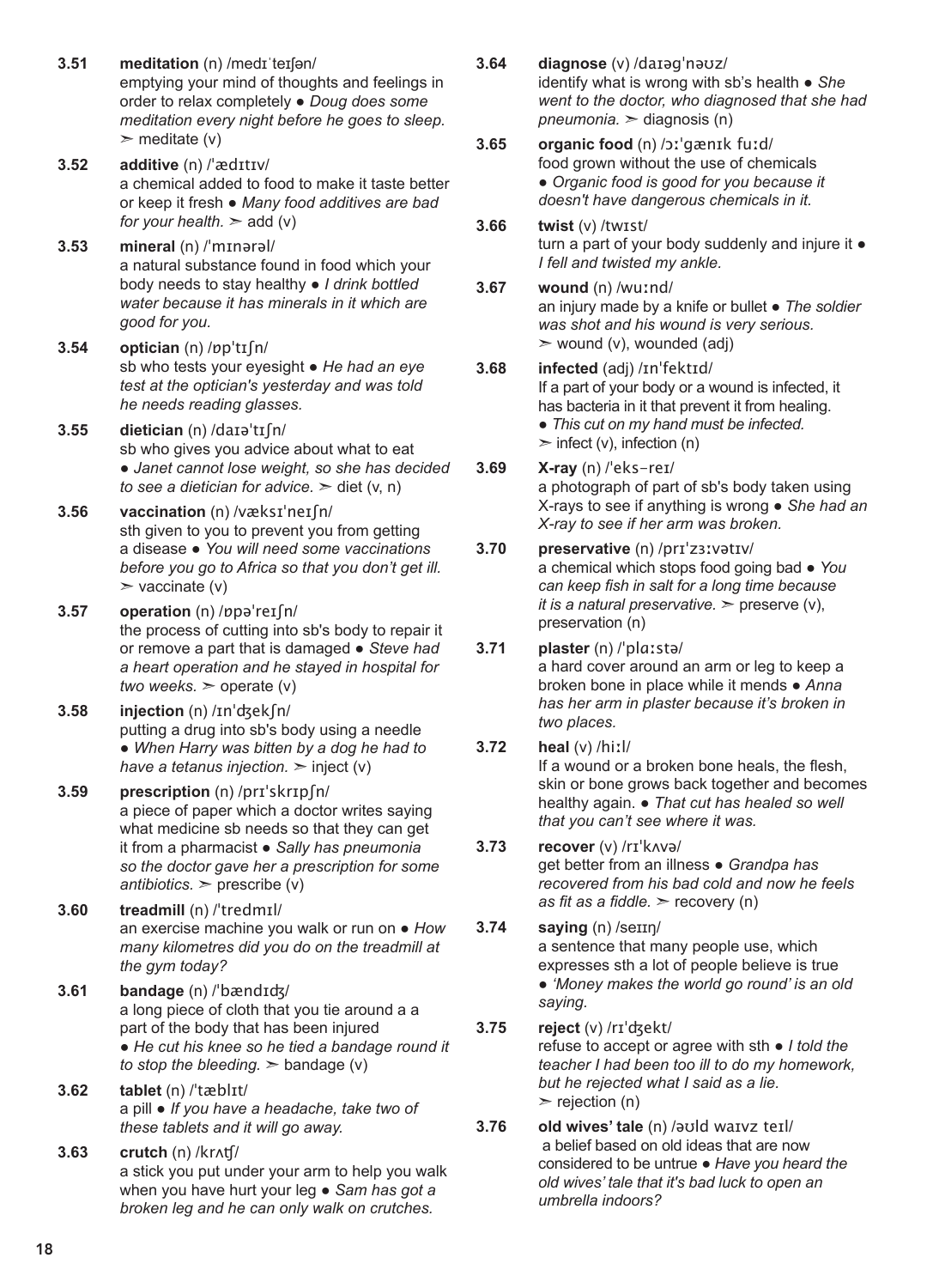- **3.77 indeed** (adv) /ɪnˈdiːd/ really; truly ● *Jeremy Smart is indeed a good surgeon who cares about his patients.*
- **3.78 wisdom** (n) /ˈwɪsdəm/ good sense and judgment ● *Grandma's words of wisdom are to drink chamomile tea for a stomach ache, and it really works.* ➣ wise (adj)
- **3.79 in (good) shape** (expr) /ɪn (gʊd) ʃeɪp/ fit and healthy ● *John has been in good shape ever since he took up swimming.*
- **3.80 figure** (n) /ˈfɪgə/ body shape ● *Nancy has a nice figure because she works out at the gym three times a week.*
- **3.81 physically** (adv) /ˈfɪzɪkli/ to do with the body ● *If you take up a sport, you will feel better physically.* ➣ physical (adj)
- **3.82 starve** (v) /stɑːv/ make sb suffer or die because they do not have enough food to eat ● *He starved the poor dog to death.*  $>$  starvation (n)
- **3.83 fever** (n) /ˈfiːvə(r)/ when your body is too hot because you are ill • She had a high fever and had to stay in bed.
- **3.84 limit** (v) /ˈlɪmɪt/ to stop sb from doing what they want ● *He limited himself to two small meals a day while he was on a diet.*  $\geq$  limit (n)
- **3.85 well-balanced** (adj) /wel-ˈbælənst/ A well-balanced diet has all the different kinds of food you need to be healthy. ● *She has a wellbalanced diet with plenty of fish, chicken, fruit and vegetables.*
- **3.86 nourishing** (adj) /ˈnʌrɪʃɪŋ/ providing good nutrition ● *This nourishing meal will give me a lot of energy.*  $\geq$  nourish (v)
- **3.87 prescribe** (v) /prɪˈskraɪb/ When a doctor prescribes medicine, they say that you must take it. ● *The doctor prescribed some medicine for her stomach problem.*   $\triangleright$  prescription (n)
- **3.88 treat** (v) /triːt/ try to make a sick person better by using medicine, hospital care, etc ● *Don't worry. The doctor will treat that burn.* ➣ treatment (n)
- **3.89 remedy** (n) /ˈremədi/ a medicine to cure an illness or pain ● *Hot tea with lemon and honey is my mum's remedy for a cold.*
- **3.90 medication** (n) /medɪˈkeɪʃn/ medicine ● *He takes medication prescribed by the doctor for his heart problems.*  $\geq$  medicate (v)
- **3.91 runny nose** (n) /ˈrʌni nəʊz/ A runny nose has liquid coming out of it because you have a cold. ● *I think I've got a cold. I've got a runny nose.*
- **3.92 sniffles** (pl n) /ˈsnɪflz/ a mild cold that makes you sniff because you have a runny nose ● *Every winter I get the sniffles.* ι
- **3.93 sore throat** (n) /sɔː θrəʊt/ when the area at the back of your mouth and inside your neck hurts ● *A spoonful of honey might help your sore throat go away.*
- **3.94 tender** (adj) /ˈtendə/ painful ● *I cut my finger and now it's so tender that I can't touch it.*
- **3.95 flu** (n) /fluː/ an illness that makes you feel tired and weak, makes you cough and gives you a sore throat ● *If you've got the flu, you should stay in bed.*  ✎ NB: *flu* is the abbreviated form of *influenza*
- **3.96 infection** (n) /ɪnˈfekʃn/ a disease in a part of your body caused by bacteria ● *Lyn has an ear infection*   $\triangleright$  infect (v), infected (adj)
- **3.97 herbal tea** (n) /ˈhɜːbl tiː/ tea made of herbs like chamomile ● *Would you like a cup of herbal tea before you go to bed?*

#### People who can help

dietician optician surgeon

### **Grammar** page 35

- **3.98 fitness** (n) /ˈfɪtnɪs/ the condition of being strong and healthy ● *People can achieve fitness if they exercise and eat the right food.*  $\geq$  fit (adj)
- **3.99 remedy** (n) /ˈremədi/ sth that makes you better when you are in pain or sick ● *Chamomile tea is a good remedy for a sore tummy.*
- **3.100 sneeze** (v) /sniːz/ If you sneeze, air suddenly comes from your nose, making a noise, when you have a cold, for example. ● *Every spring she sneezes because she is allergic to flowers.* ➣ sneeze (n)
- **3.101 treatment** (n) /ˈtriːtmənt/ medical attention given to sb who is ill ● *The treatment for pneumonia is antibiotics.*   $\triangleright$  treat (v)

### **Listening** page 36

- **3.102 at least** (adv) /ət liːst/ not less than a particular number or amount ● *You might have to wait at least an hour for the doctor to see you.*
- **3.103 partly** (adv) /ˈpɑːtli/ not completely ● *Both drivers were partly to blame for the accident.*  $>$  part (n)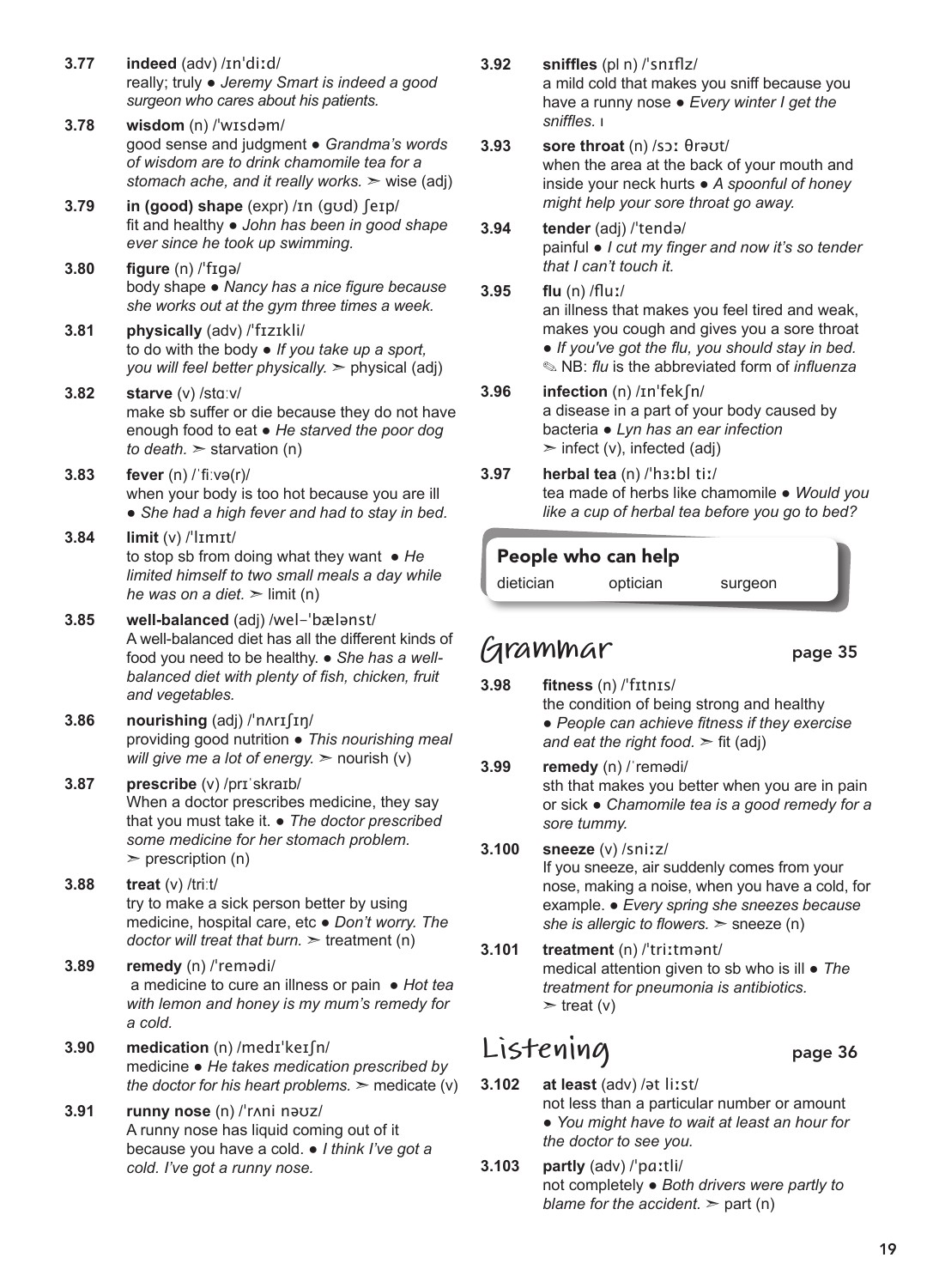- **3.104 be to blame** /bi tə bleɪm/ be responsible for something bad that happens ● *They're trying to find out who was to blame for the mistake.*
- **3.105 sense** (v) /sens/ feel and understand sth ● *If you sense you're going to get sick, then you should rest.*   $\ge$  sense (n)
- **3.106 tend (to)** (v) /tend (tuː)/ often do a particular thing ● *Grandpa tends to sleep more in the middle of the day as he grows older.* ➣ tendency (n)
- **3.107 sleep patterns** /sliːp ˈpætnz/ how often, how long, etc you normally sleep ● *Your sleep patterns affect your health.*
- **3.108 carry out** (phr v) /ˈkæri aʊt/ do or complete sth ● *Research is being carried out into sleep patterns.*

# Speaking page 37

- **3.109 stressed** (adj) /strest/ so worried or tired that you cannot relax ● *Most students get stressed before exams.*   $\ge$  stress (v, n)
- **3.110 deal with** (phr v) /diːl wɪð/ take action to achieve or solve sth ● *Exercising or doing a sport might help you deal with stress*.
- **3.111 get rid of** (expr) /get rɪd ɒv/ do sth so that you no longer have sth unpleasant that you do not want ● *He can't get rid of his headache even though he took some aspirin.*

### **Grammar** page 38

- **3.112 recreation** (n) /rekrɪˈeɪʃn/ an activity that you do for pleasure ● *He plays football for recreation.* ➣ recreational (adj)
- **3.113 encouraging** (adj) /ɪnˈkʌrɪdʒɪŋ/ giving sb help or hope so that they do sth ● *She's getting better – that's very encouraging.*  ➣ encourage (v), encouragement (n), encouraging (adj) ✎ Opp: discouraging
- **3.114 dizzy** (adj) /ˈdɪzi/ feeling that you can't stand steadily, for example because you are ill ● *He felt dizzy after he hit his head so he went to the hospital.*   $\ge$  dizziness (n)
- **3.115 memorable** (adj) /ˈmemrəbl/ which can be remembered easily; unforgettable ● *My first day at work was a memorable experience and I will never forget*   $it.$   $\geq$  memory (n)
- **3.116 harm** (v) /hɑːm/ hurt; damage ● *Eating too much food will harm you and make you put on weight.* ➣ harm (n), harmful (adj)
- **3.117 dental** (adj) /ˈdentl/ to do with teeth ● *She has dental problems because smoking has damaged her teeth.*
- **3.118 calorie** (n) /ˈkæləri/ a unit for measuring the amount of energy we get from food ● *An apple has fewer calories than a bar of chocolate.*
- **3.119 cereal bar** (n) /ˈsɪərɪəl bɑː/ a snack made of nuts, fruits and grains ● *Her favourite cereal bar has lots of nuts and berries.*

### **Use your English** page 39

- **3.120 cholesterol** (n) /kəˈlestərɒl/ a substance in your blood ● *Too much cholesterol is bad for you and can cause a heart attack.*
- **3.121 get into shape** (expr) /get ˈɪntʊ ʃeɪp/ keep fit ● *He jogs every day because he wants to lose weight and get into shape.*

#### **3.122 vaccinate** (v) /ˈvæksɪneɪt/ protect sb from a disease by giving them a substance that contains a weak form of the bacteria or virus that causes the disease ● *Have you had your baby vaccinated yet?*   $\triangleright$  vaccination (n)

- **3.123 as fresh as a daisy** (expr) /əz freʃ əz ə ˈdeɪzi/ lively and energetic ● *After ten hours' sleep she woke up feeling as fresh as a daisy.*
- **3.124 under the weather** (expr) /ˈʌndə ðə ˈweðə/ ill; not feeling very well ● *Ever since he caught a cold, he's been feeling under the weather.*
- **3.125 do (me) the world of good** (expr) /duː (miː) ðə wɜːld əv gʊd/ make me feel very well ● *That holiday has done me the world of good and I'm ready to go back to work.*
- **3.126 spa (n)** /spɑː/ a place where people go to relax or improve their health ● *You'll feel better after a day at the spa.*
- **3.127 recharge (my) batteries** (expr) /rɪˈʧɑːʤ (maɪ) ˈbætəriz/ get your energy back ● *I'm tired. I'll take a break to recharge my batteries.*

### **3.128 pick sb's brains** (expr)

/pɪk ˈsʌmbədiz breɪnz/ ask sb who knows a lot about a subject for information ● *I have to write an essay about Ancient Greek philosophers. Can I pick your brains?*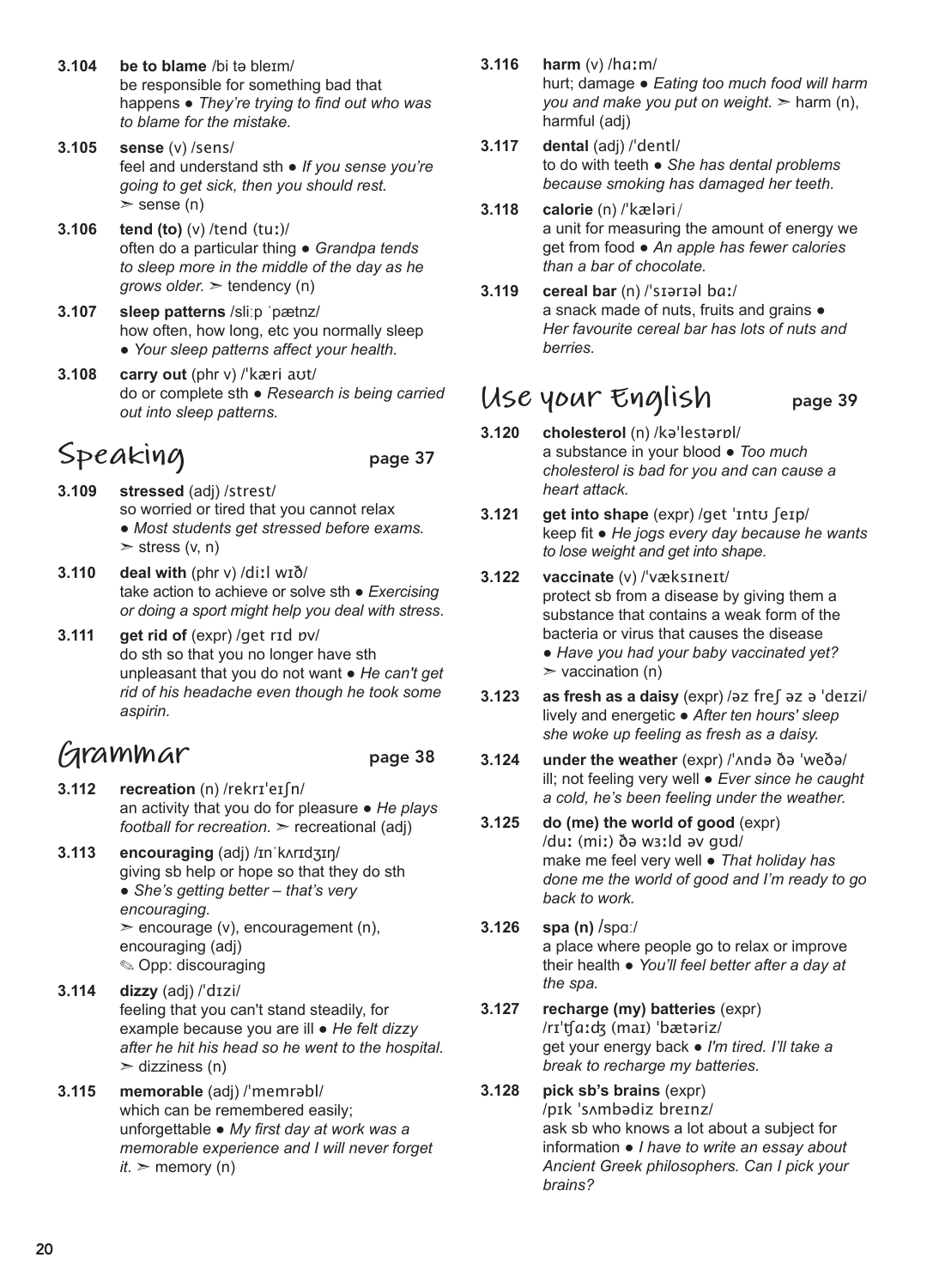- **3.129 vegetarian** (adj) /ˌvedʒəˈteəriən/ for people who do not eat meat or fish ● *Have you been to that new vegetarian restaurant?*   $\triangleright$  vegetarian (n)
- **3.130 unwell** (adj) /ʌnˈwel/ ill; not well ● *He was feeling unwell, so he stayed in bed.*
- **3.131 regain** (v) /rɪˈgeɪn/ get back ● *Have you regained your health after the flu you had last month?*

### **Writing: an article (1)** pages 40-41

### What doctors offer

| bandage<br>crutch<br>injection | plaster<br>prescription<br>remedy | vaccination<br>X-ray |
|--------------------------------|-----------------------------------|----------------------|
| medication<br>operation        | tablet<br>treatment               |                      |

### Things you consume

| nut         | protein      | preservative |
|-------------|--------------|--------------|
| whole wheat | additive     | herbal tea   |
| SOV         | mineral      | cereal bar   |
| herb        | organic food |              |
|             |              |              |

- **3.132 light-hearted** (adj) /laɪt-ˈhɑːtɪd/ not too serious ● *She wrote a light-hearted email to her friend with all her good news.*
- **3.133 critical** (adj) /ˈkrɪtɪkl/ saying sth is wrong ● *Our teacher was critical of our homework and said we should have tried harder.*  $\ge$  criticise (v), criticism (n)
- **3.134 addicted (to)** (adj) /əˈdɪktɪd (tuː)/ not able to stop eating or drinking sth or taking a drug ● *Betty is addicted to sugar and can't stop eating sweets.*
- **3.135 announcement** (n) /əˈnaʊnsmənt/ an important statement that is made to give people information about sth ● *We arrived at the airport in time to hear the announcement that our flight was cancelled.*  $\geq$  announce (v), announcer (n)
- **3.136 common sense** (n) /ˈkɒmən sens/ the ability to behave sensibly ● *It's common sense to stay at home if you have a bad cold.*
- **3.137 the common cold** (n) /ðə ˈkɒmən kəʊld/ a cold that is not very bad and which many people get ● *Most people suffer from the common cold at least once a year.*
- **3.138 come down with** (phr v) /kʌm daʊn wɪð/ get ill ● *I can't go out with you. I've come down with a cold again.*
- **3.139 handy** (adj) /ˈhændi/ useful ● *It's handy to keep a torch near your bed.*
- **3.140 head start** (expr) /ə hed stɑːt/ an advantage ● *Dina's got a head start on this diet as she began a week before us. Children who eat a healthy diet have a head start in life.*
- **3.141 recovery** (n) /rɪˈkɒvəri/ getting better after an illness or injury ● *His recovery from the flu took two weeks but he's better at last.* ➣ recover (v)
- **3.142 resistance** (n) /rɪˈzɪstəns/ a person's natural ability to stop getting ill ● *People who eat badly have less resistance to disease and get ill more easily.*  $\ge$  resist (v)
- **3.143 fight off** (phr v) /faɪt ɒf/ prevent sth from happening ● *Since I started exercising I've been able to fight off illness much better.*
- **3.144 last, but not least** (expr) /lɑːst bʌt nɒt liːst/ used to emphasise that the last person or thing in a list is still important ● *A healthy diet, exercise and a good home are important to a child. And last, but not least, there's love.*
- **3.145 ensure** (v) /ɪnˈʃɔː/ make sure sth is done or happens ● *Ensure that you follow a healthy lifestyle so that you live a long life.*

#### **3.146 hygienic** (adj) /haɪˈʤiːnɪk/ very clean so that bacteria can't spread ● *You should keep food in hygienic conditions.*   $>$  hygiene (n)

- **3.147 surface** (n) /ˈsɜːfɪs/ the top or outside part of sth ● *You must wash kitchen surfaces well before you prepare food on them.*
- **3.148 germ** (n) /ʤɜːm/ an organism that causes disease ● *Wash your hands before you eat so there aren't any germs on them.*
- **3.149 handle** (n) /ˈhændl/ the part of a door, window, etc that you use to open or close it ● *I can't open the door – the handle is broken.*
- **3.150 button** (n) /ˈbʌtn/ a small thing on a machine that you push to make it work ● *No, don't touch the red button! It's the alarm!*
- **3.151 prevention is better than cure** (expr) /prɪˈvenʃn ɪz ˈbetə ðən kjʊə/ it is better to avoid getting ill than to try and get better after you have become ill ● *Wash your hands before you eat or you might get ill. Prevention is better than cure.*

#### **3.152 benefit** (n) /ˈbenɪfɪt/ an advantage ● *There are many benefits to healthy living, longevity being one of them.*   $\geq$  benefit (v), beneficial (adj)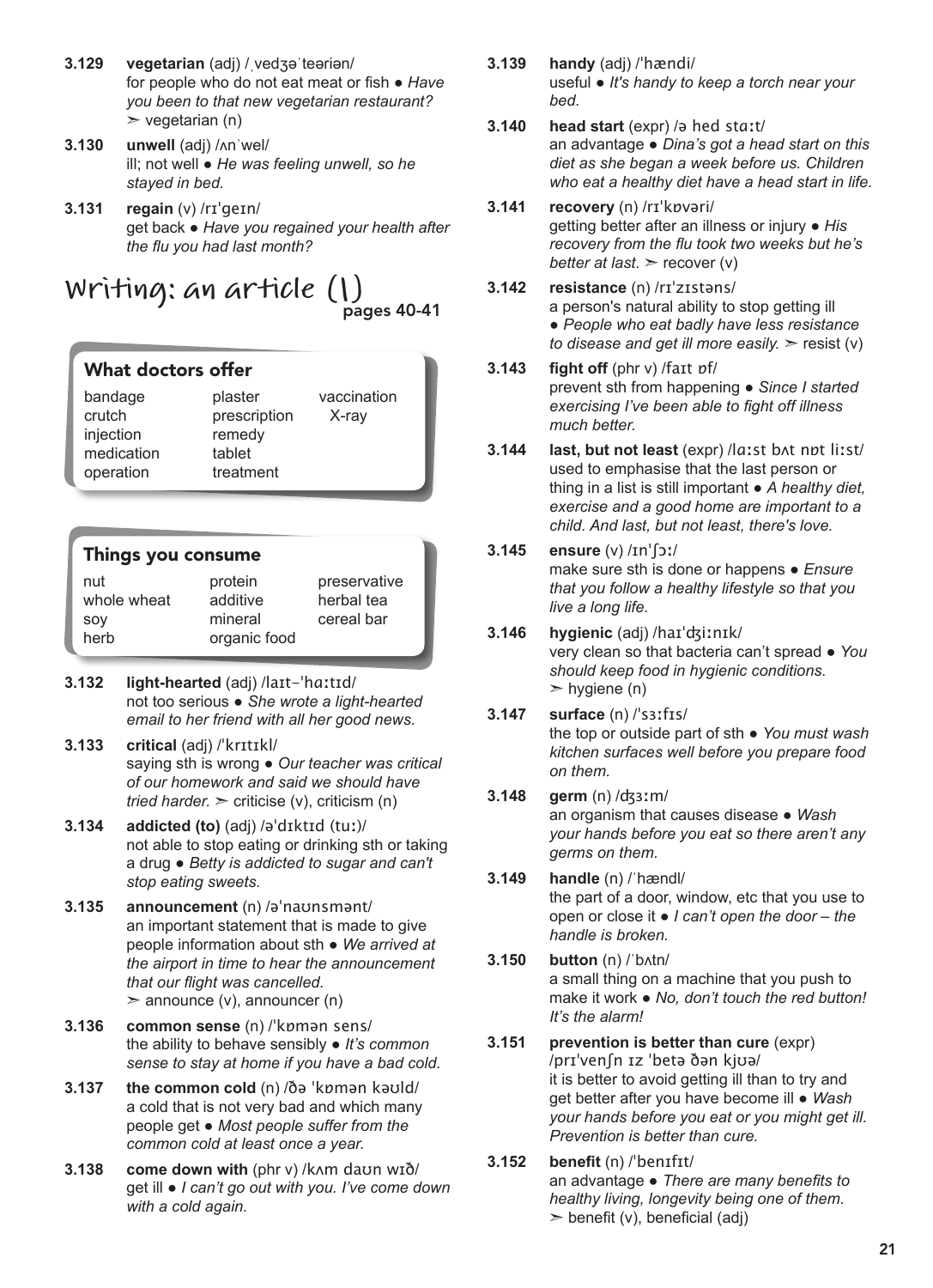- **3.153 drawback** (n) /ˈdrɔːbæk/ a disadvantage ● *One drawback of taking exercise is that you get really hungry!*
- **3.154 refer back (to)** (expr) /rɪˈfɜː bæk tuː/ read or mention sth again that you have read or mentioned before ● *When you revise for exams, you must refer back to the previous units in your book.*
- **3.155 prone (to)** (adj) /prəʊn (tuː)/ likely to suffer from sth ● *Chuck is prone to colds, so he often has the sniffles.*
- **3.156 have therapeutic qualities** (expr) /hæv θerəˈpjuːtɪk ˈkwɒlətiz/ have qualities that make you feel better ● *Herbal tea has therapeutic qualities, so drink some if you have a sore throat.*
- **3.157 on form** (expr) /ɒn fɔːm/ performing well ● *The athlete was on form today and won the race.*
- **3.158 be out of shape** (expr) /biː aʊt əv ʃeɪp/ be unfit ● *Bob never exercises and eats a lot of sweets so he's really out of shape.*
- **3.159 burn up calories** (expr) /bɜːn ʌp ˈkæləriz/ use energy by exercising ● *Let's run another kilometre and burn up some more calories.*
- **3.160 flexibility** (n) /fleksəˈbɪləti/ the ability to move and bend easily ● *Many old people lose flexibility and find it hard to bend down.* ➣ flexible (adj)
- **3.161 speed up** (phr v) /spiːd ʌp/ increase ● *If you speed up your metabolism, you should lose weight.*
- **3.162 metabolism** (n) /məˈtæbəlɪzm/ the chemical process which changes food into energy in your body ● *She put on weight when she stopped exercising and her metabolism slowed down.*
- **3.163 stretch (v)** /stretʃ/ put your arms and legs out as far as you can ● *Ben stretched and got out of bed.*
- **3.164 warm up** (v) /wɔːm ʌp/ do gentle exercise to prepare your body for more intensive exercise ● *The football players warmed up before the match started.*   $>$  warm-up (n)
- **3.165 work out** (phr v) /wɜːk aʊt/ do exercise ● *How many times a week do you work out at the gym?* ➣ workout (n)
- **3.166 bug** (n) /bʌg/ an illness; a bacteria or virus that causes an illness ● *Sue caught a bug and she has to stay in bed.*

### Feeling unwell

bug common cold dizzy flu infection runny nose

sneeze sniffles sore throat stressed under the weather wound

# **Video: The Science of Stress** page 42

- **3.167 physiological** (adj) /fɪzɪəˈlɒʤɪkl/ having to do with how the body works physically ● *Fred is fine and he doesn't have any physiological problems.* ➣ physiology (n)
- **3.168 sample** (n) /ˈsɑːmpl/ a small quantity of sth to show what it is like ● *She wants to try a sample of the new perfume before she buys it.* > sample (v)
- **3.169 release** (v) /rɪˈliːs/ let a substance flow out ● *The body releases adrenaline when a person is scared.*   $\ge$  release (n)
- **3.170 lean** (adj) /liːn/ slim, but strong and healthy ● *The marathon runner was very lean.*
- **3.171 quantity** (n) /ˈkwɒntɪti/ amount ● *He only bought a small quantity of coffee as he's trying to drink less*.
- **3.172 rush hour** (n) /rʌʃ aʊə/ the time of day when the roads are most full because people are travelling to or from work ● *It took Dad an hour to drive home in the rush hour traffic today.*
- **3.173 show up** (phr v) /ʃəʊ ʌp/ appear ● *The problem only showed up when the doctor carried out some tests.*
- **3.174 react** (v) /rɪˈækt/ behave in a particular way because of sth that has happened ● *The tennis player reacted slowly and didn't manage to hit the ball.*   $\ge$  reaction (n)
- **3.175 force** (n) /fɔːs/ power ● *It took force to push the car out of the garage when it broke down.*   $\ge$  force (v), forceful (adj)
- **3.176 effect** (n) /ɪˈfekt/ a change that happens because of sth; a result ● *The way you sleep can have an effect on your health.*
- **3.177 minimal** (adj) /ˈmɪnɪml/ very small ● *She is on a diet and eats only minimal amounts of sugar.*  $\geq$  minimum (n)